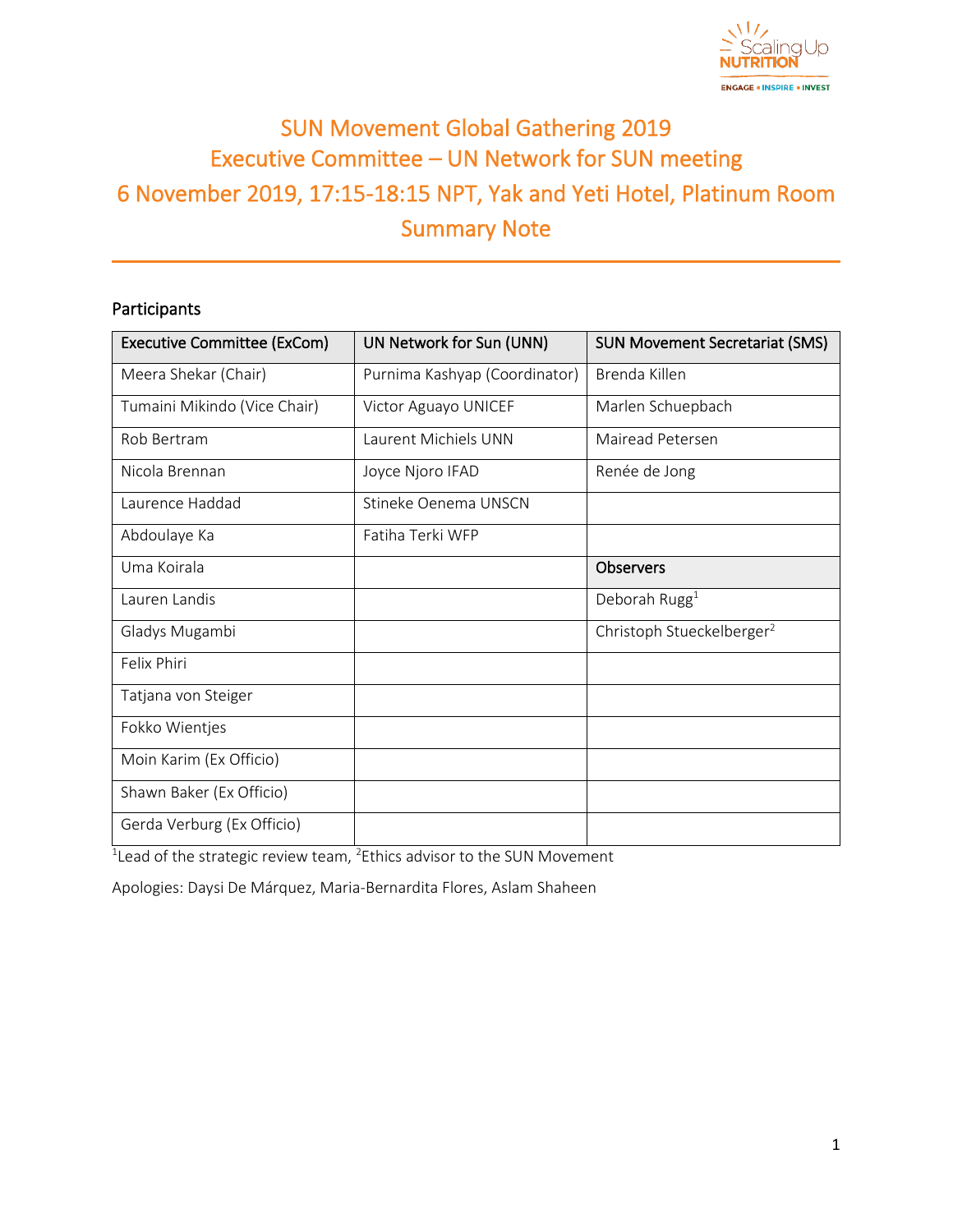### Agenda

- 1) Welcome and introduction round *5'*
- *2)* Presentation by the UN Network for SUN (UNN) *15'*
- *3)* Discussion between UNN representatives and Executive Committee members *35'*
- 4) Summary and key take-aways *5'*

#### Key messages

- The UN Network for SUN is an indispensable asset to achieve the SUN Movements objectives.
- The UN Network for SUN (UNN) and the UN Standing Committee on Nutrition (UNSCN) are merging into a new entity, UN Nutrition. Terms of Reference are currently under development.
- The Executive Committee stressed the importance for the new entity to keep the direct link with the SUN Movement and to ensure the function of the UNN is adequately reflected in the ToRs of the new entity.
- Strengthen linkages between Government Focal Points and SUN Networks.
- Need for better coordination of technical assistance (TA) at country level, including UN and other TA providers.

### Action Points

| <b>Item</b>                                                                                                                                                   | Timing            | Responsible                                                     |
|---------------------------------------------------------------------------------------------------------------------------------------------------------------|-------------------|-----------------------------------------------------------------|
| UNN to provide information to all SUN Government<br>Focal Points on existing analytical tools and products,<br>and what technical assistance the UN provides. | Dec 2019          | UNN in collaboration with<br><b>SMS</b>                         |
| Strengthen coordination of TA providers at country<br>level.                                                                                                  | <b>March 2020</b> | SMS in collaboration with<br>Networks and other TA<br>providers |
| Revision of the ToR for new entity UN Nutrition.                                                                                                              | ASAP              | Steering Committee UNN<br>and UNSCN                             |